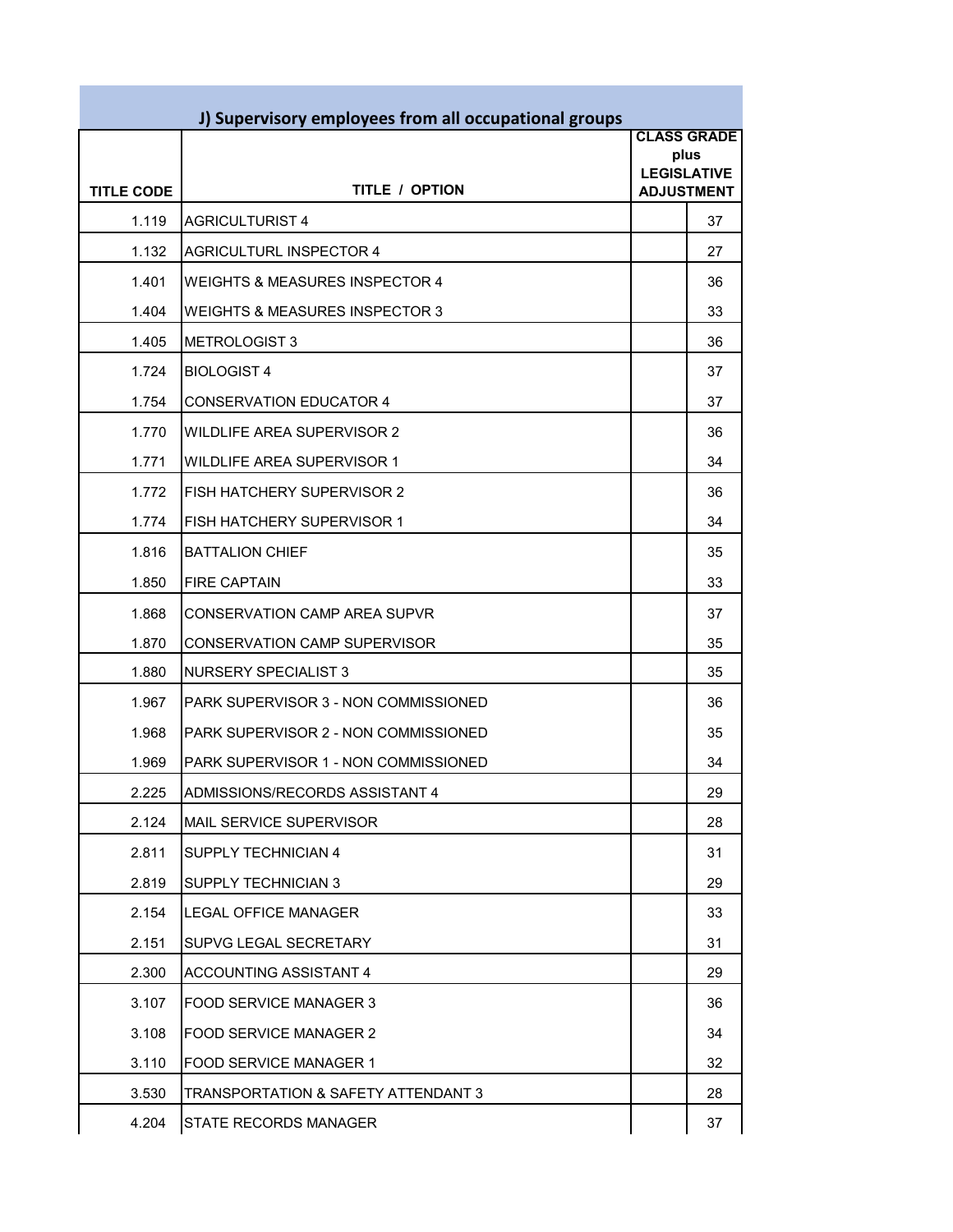| 5.104 | <b>VICE PRINCIPAL</b>                 |          | 37 |
|-------|---------------------------------------|----------|----|
| 5.206 | <b>EDUCATION PROGRAMS SUPERVISOR</b>  |          | 40 |
| 5.223 | SCHOOL/COMMUNITY NUTRITION SUPERVISOR |          | 40 |
| 6.207 | SUPERVISOR, PROF ENGINEER             | $(40+2)$ | 42 |
| 6.209 | SUPVR 3, ASSOCIATE ENGINEER           | $(38+2)$ | 40 |
| 6.211 | SUPVR 2, ASSOCIATE ENGINEER           | $(36+2)$ | 38 |
| 6.215 | SUPVR 1, ASSOCIATE ENGINEER           | $(34+2)$ | 36 |
| 6.105 | <b>GEODESIST 4</b>                    |          | 39 |
| 6.305 | <b>ENGINEERING TECHNICIAN 5</b>       |          | 35 |
| 6.102 | PHOTOGRAMMETRIST/CARTOGRPHR 5         |          | 39 |
| 6.103 | PHOTOGRAMMETRIST/CARTOGRPHR 4         |          | 37 |
| 6.107 | PHOTOGRAMMETRIST/CARTOGRPHR 3         |          | 35 |
| 6.343 | GIS ANALYST 4                         |          | 40 |
| 6.342 | <b>GIS ANALYST 3</b>                  |          | 38 |
| 6.361 | CARTOGRAPHIC/GRAPHICS TECH 4          |          | 34 |
| 6.751 | <b>PROJECT MANAGER 3</b>              |          | 44 |
| 6.765 | <b>ENERGY EFFICIENCY MANAGER</b>      |          | 39 |
| 6.750 | <b>CONSTRUCTION PROJECT COORD 3</b>   |          | 37 |
| 6.755 | <b>BLDG CONSTRUCTION INSP 4</b>       | $(37+2)$ | 39 |
| 6.303 | SUPVR, RIGHT-OF-WAY ENGRNG            |          | 38 |
| 6.208 | PROFESSIONAL LAND SURVEYOR 2          |          | 42 |
| 6.729 | ILANDSCAPE ARCHITECT SUPERVISOR       |          | 40 |
| 6.959 | COMMUNICATIONS SYSTEMS MGR            |          | 37 |
| 6.976 | <b>COMMUNICATIONS SYSTEMS SPVR</b>    |          | 37 |
| 6.963 | DIGITAL TELECOM SUPERVISOR            |          | 37 |
| 7.100 | ACCOUNTANT 2 (CAFR)                   |          | 43 |
| 7.135 | <b>ACCOUNTANT 3</b>                   |          | 38 |
| 7.140 | <b>ACCOUNTANT TECHNICIAN 3</b>        |          | 34 |
| 7.145 | <b>AUDIT SUPERVISOR</b>               |          | 37 |
| 7.131 | <b>RETIREMENT EXAMINER 2</b>          |          | 34 |
| 7.186 | SECURITIES REGISTRATION EXAMINER      |          | 39 |
| 7.173 | MORTGAGE LENDING EXAMINER 3           |          | 37 |
| 7.184 | FINANCIAL INSTITUTIONS EXAMINER 5     |          | 38 |
| 7.183 | FINANCIAL INSTITUTIONS EXAMINER 4     |          | 37 |
| 7.211 | <b>EXECUTIVE BRANCH AUDITOR 4</b>     |          | 44 |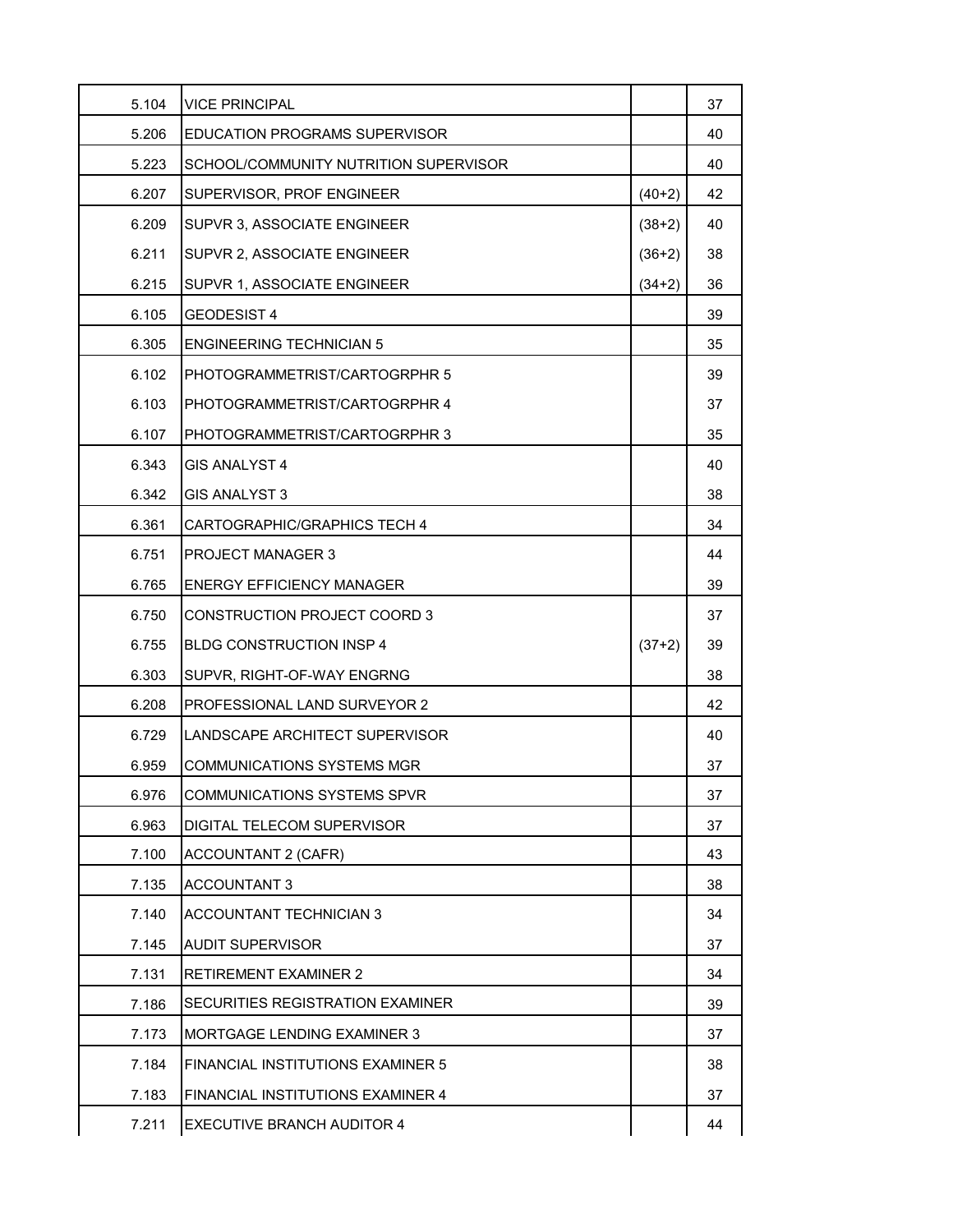| 7.219 | <b>BUSINESS ENTERPRISE OFFICER 2</b>   | 36 |
|-------|----------------------------------------|----|
| 7.232 | <b>TAX PROGRAM SPVR 3</b>              | 38 |
| 7.238 | TAX PROGRAM SPVR 2                     | 37 |
| 7.244 | TAX PROGRAM SPVR 1                     | 35 |
| 7.263 | <b>CONTRIBUTIONS EXAMINER 3</b>        | 33 |
| 7.231 | <b>REVENUE OFFICER 3</b>               | 34 |
| 7.304 | <b>PURCHASING OFFICER 3</b>            | 39 |
| 7.307 | BUYER 4                                | 36 |
| 7.412 | RIGHT-OF-WAY SUPERVISOR                | 39 |
| 7.425 | SUPVR, CENTRALLY ASSESS PROPRTIES      | 38 |
| 7.426 | SUPVR. LOCALLY ASSESS PROPRTIES        | 38 |
| 7.415 | STATE LAND AGENT 4                     | 39 |
| 7.513 | EMPLOYEE DEVELOPMENT MANAGER           | 38 |
| 7.605 | <b>INVESTMENT ANALYST 3</b>            | 43 |
| 7.634 | EXECUTIVE BRANCH BUDGET OFFICER 2      | 43 |
| 7.612 | MANAGEMENT ANALYST 4                   | 39 |
| 7.641 | HAVA ADMINISTRATOR                     | 41 |
| 7.681 | PAROLE HEARINGS EXAMINER 2             | 40 |
| 7.709 | RATES & COST CONTAINMENT MANAGER       | 41 |
| 7.706 | INSURANCE ACTUARIAL ANALYST 3          | 41 |
| 7.761 | <b>BIOSTATISTICIAN 3</b>               | 38 |
| 7.704 | TORT CLAIMS MANAGER                    | 38 |
| 7.707 | <b>CHIEF ECONOMIST</b>                 | 42 |
| 7.702 | <b>TRANAPORTATION PLANR/ANALYST 5</b>  | 43 |
| 7.705 | <b>TRANSPORTATION PLANR/ANALYST 4</b>  | 41 |
| 7.720 | TRANSPORTATION PLANR/ANALYST 3         | 38 |
| 7.714 | TRANSPORTATION TECHNICIAN 4            | 31 |
| 7.722 | TRAFFIC CENTER TECHNICIAN SUPERVISOR   | 31 |
| 7.753 | <b>GRANTS &amp; PROJECTS ANALYST 3</b> | 37 |
| 7.758 | ENERGY PROGRAMS MANAGER                | 41 |
| 7.752 | LEGAL RESEARCH ASSISTANT 2             | 35 |
| 7.803 | <b>CURATOR 4</b>                       | 37 |
| 7.832 | EXHIBITS MANAGER                       | 35 |
| 7.811 | AUDIOVISUAL UNIT SUPERVISOR            | 31 |
| 7.818 | RETAIL STOREKEEPER 4                   | 30 |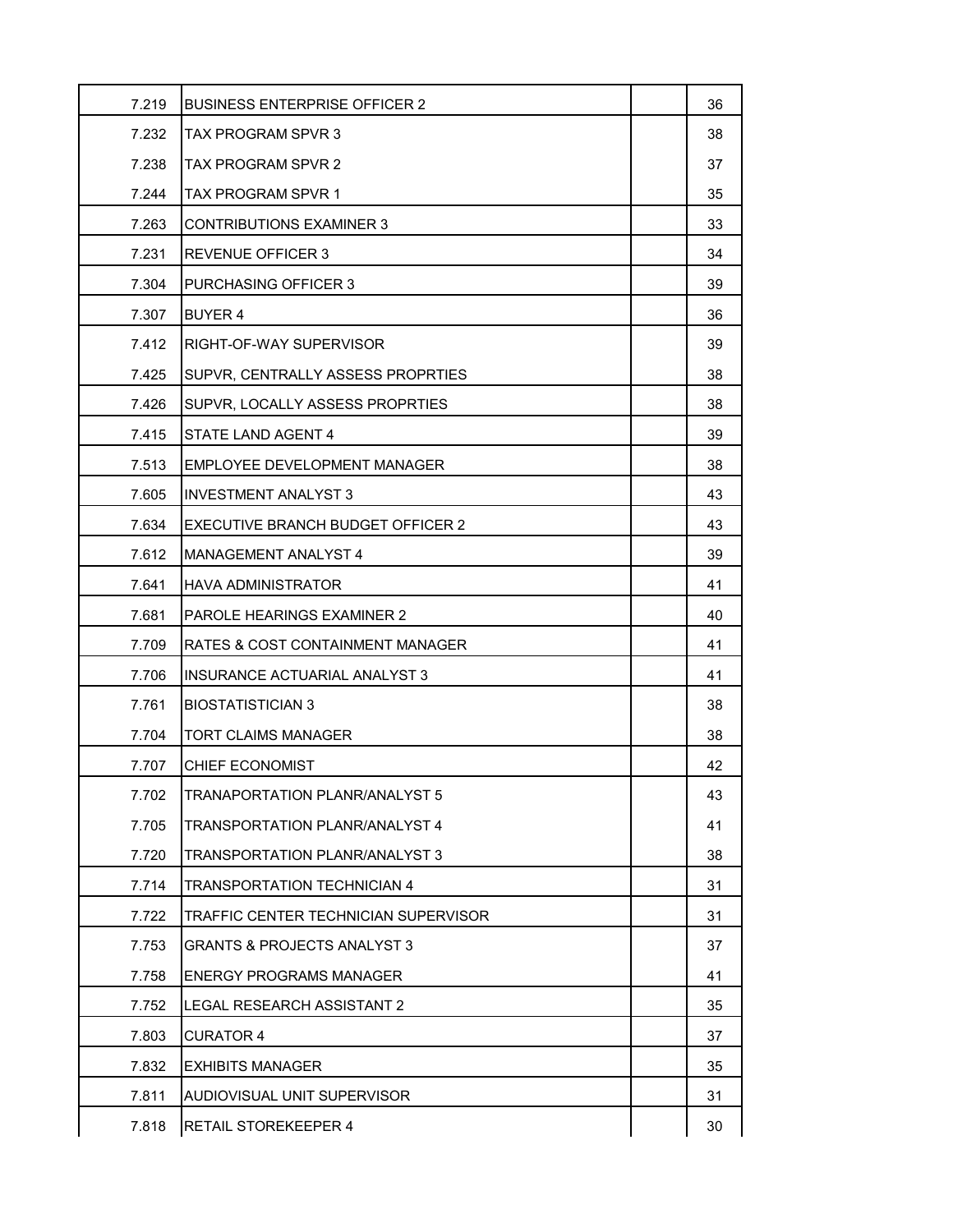| 7.856 | CULTURAL/NATURAL RESRCE SPEC 3      |          | 35 |
|-------|-------------------------------------|----------|----|
|       | A. DEPT OF TRANSPORTATION           |          |    |
|       | <b>B. NEVADA ARTS COUNCIL</b>       |          |    |
| 7.869 | <b>HISTORIC PRESERVATION SPEC 3</b> |          | 37 |
| 7.927 | IT TECHNICIAN SUPERVISOR            | $(37+1)$ | 38 |
| 9.106 | HWY MAINTENANCE SPVR 2              |          | 35 |
| 9.115 | <b>HWY MAINTENANCE SPVR 1</b>       |          | 33 |
| 9.200 | SPECIAL EQUIPMENT OPERATOR 3        |          | 31 |
| 9.212 | DRIVER WAREHOUSE SUPERVISOR         |          | 30 |
| 9.312 | HWY EQUIPMENT MECHANIC SPVR 2       | $(37+2)$ | 39 |
| 9.315 | HWY EQUIPMENT MECHANIC SPVR 1       | $(35+2)$ | 37 |
| 9.317 | HWY EQUIPMENT MECHANIC 3            | $(33+2)$ | 35 |
| 9.322 | <b>EQUIPMENT MECHANIC 4</b>         |          | 33 |
| 9.334 | <b>FLEET SERVICE WORKER 4</b>       |          | 29 |
| 9.354 | CHIEF PILOT                         |          | 41 |
|       | A. NDOW                             |          |    |
|       | B. NDOT***                          |          |    |
| 9.353 | AIR OPERATIONS SUPERVISOR           |          | 41 |
| 9.404 | <b>HVACR SPECIALIST 4</b>           |          | 36 |
| 9.413 | <b>HVACR SPECIALIST 3</b>           |          | 34 |
| 9.422 | <b>HEAT PLANT SPECIALIST 4</b>      |          | 34 |
| 9.439 | CARPENTER 3                         |          | 32 |
| 9.448 | ELECTRICIAN 3                       |          | 33 |
| 9.460 | PAINTER 3                           |          | 32 |
| 9.471 | THEATER TECHNICIAN 2                |          | 32 |
| 9.434 | <b>EVENTS CENTER TECHNICIAN 2</b>   |          | 31 |
| 9.455 | RAILROAD RESTORATION SPEC 3         |          | 35 |
| 9.498 | <b>WATER SYSTEM OPERATOR 2</b>      | $(31+2)$ | 33 |
|       | A. BUILDINGS & GROUNDS              |          |    |
| 9.481 | <b>MAINTENANCE REPAIR AID 4</b>     |          | 26 |
| 9.514 | RANCH MANAGER                       |          | 36 |
| 9.603 | <b>FACILITY MANAGER</b>             |          | 37 |
| 9.606 | <b>FACILITY SUPERVISOR 3</b>        |          | 35 |
| 9.609 | <b>FACILITY SUPERVISOR 2</b>        |          | 33 |
| 9.612 | <b>FACILITY SUPERVISOR 1</b>        |          | 31 |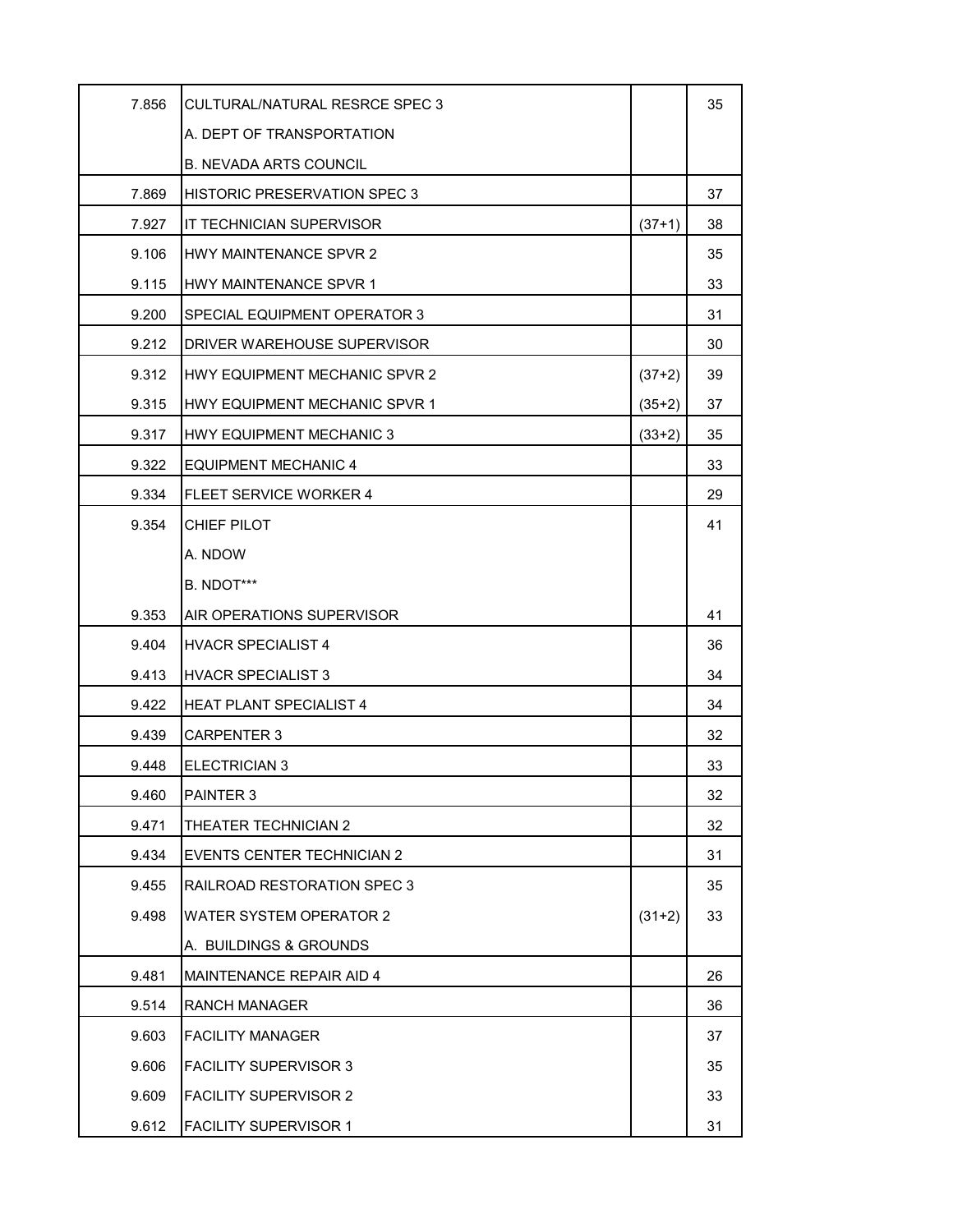| 9.610  | <b>GROUNDS SUPERVISOR 3</b>               |          | 32 |
|--------|-------------------------------------------|----------|----|
| 9.620  | <b>GROUNDS SUPERVISOR 2</b>               |          | 30 |
| 9.627  | <b>GROUNDS SUPERVISOR 1</b>               |          | 28 |
| 9.630  | <b>GROUNDS MAINTENANCE WORKER 5</b>       |          | 26 |
|        | <b>B. GROUNDS SERVICES</b>                |          |    |
| 9.616  | <b>CUSTODIAL SUPERVISOR 4</b>             |          | 32 |
| 9.617  | <b>CUSTODIAL SUPERVISOR 3</b>             |          | 30 |
| 9.623  | <b>CUSTODIAL SUPERVISOR 2</b>             |          | 28 |
| 9.625  | <b>CUSTODIAL SUPERVISOR 1</b>             |          | 26 |
| 9.705  | <b>REPROGRAPHICS SUPERVISOR</b>           |          | 31 |
| 9.731  | OFFSET MACHINE OPERATOR 3                 |          | 29 |
| 9.729  | IMICROFILM/SCANNER OPERATOR 4             |          | 25 |
| 9.737  | <b>SIGN PRODUCTION SUPERVISOR</b>         |          | 34 |
| 9.751  | LICENSE PLATE PRODUCTION THECHNICIAN 2    |          | 33 |
| 10.146 | <b>TREATMENT HOME SUPERVISOR</b>          |          | 33 |
| 10.125 | CLINICAL PROGRAM PLANNER 3                |          | 42 |
| 10.128 | <b>CLINICAL PROGRAM PLANNER 2</b>         |          | 40 |
| 10.124 | <b>PSYCHOLOGIST 4</b>                     | $(42+2)$ | 44 |
| 10.168 | LICENSED PSYCHOLOGIST 2                   | $(43+2)$ | 45 |
| 10.133 | DEVELOPMENTAL SPECIALIST 4                |          | 37 |
| 10.231 | IHEALTH INFO DIRECTOR                     |          | 35 |
| 10.233 | <b>HEALTH INFO COORDINATOR 2</b>          |          | 31 |
| 10.217 | IHEALTH PROGRAM MANAGER 2                 |          | 39 |
| 10.232 | <b>HEALTH PROGRAM MANAGER 1</b>           |          | 37 |
| 10.238 | HEALTH PROGRAM SPECIALIST 2               |          | 37 |
| 10.248 | COMPLIANCE COORDINATOR - REGISTERED NURSE |          | 38 |
| 10.228 | DISEASE CONTROL SPECIALIST 3              |          | 35 |
| 10.260 | DENTAL CLINIC SUPERVISOR                  |          | 29 |
| 10.290 | WILDLIFE HEALTH SPECIALIST                |          | 41 |
| 10.306 | <b>PSYCHIATRIC NURSE 4</b>                | $(39+4)$ | 43 |
| 10.305 | <b>PSYCHIATRIC NURSE 3</b>                | $(37+4)$ | 41 |
| 10.316 | <b>CORRECTIONAL NURSE 3</b>               | $(37+4)$ | 41 |
| 10.364 | LICENSED PRACTICAL NURSE 3                | $(31+2)$ | 33 |
| 10.376 | <b>COMMUNITY HEALTH NURSE 3</b>           | $(37+4)$ | 41 |
| 10.340 | CONSUMER SERVICES COORDINATOR             |          | 29 |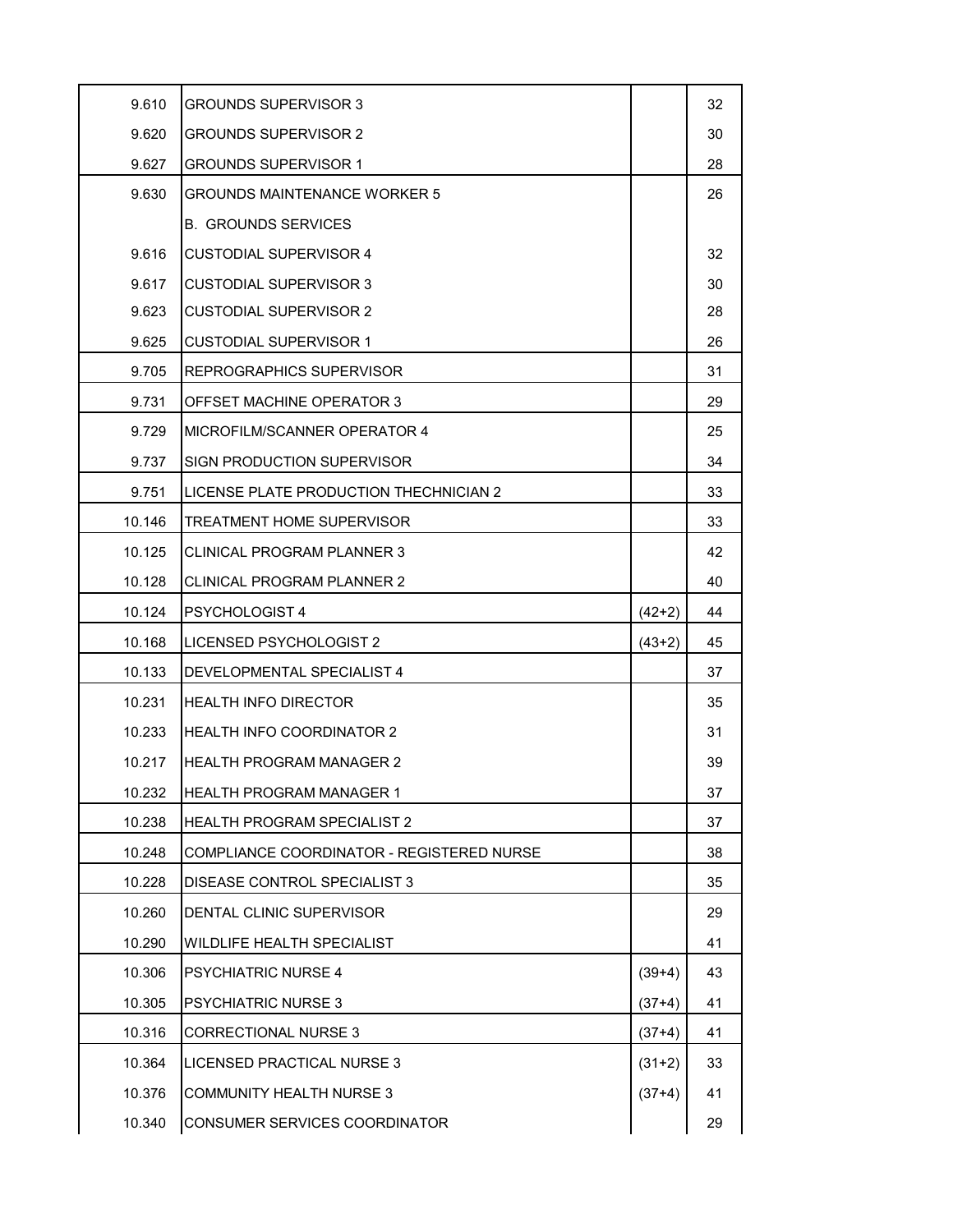| 10.504 | HIV/AIDS PROGRAM MANAGER             |          | 38 |
|--------|--------------------------------------|----------|----|
| 10.505 | <b>HEALTH RESOURCE ANALYST 3</b>     |          | 38 |
| 10.514 | <b>EMERGENCY MEDICAL SVCS REP 3</b>  |          | 35 |
| 10.517 | CHILD CARE FACILITIES SURVEYOR SPVR  |          | 35 |
| 10.551 | HEALTH FACILITIES INSPECTOR 3 - RN   | $(36+2)$ | 38 |
| 10.510 | <b>HEALTH FACILITIES INSPECTOR 3</b> |          | 36 |
| 10.526 | ENVIRONMENTAL HEALTH SPEC 4          |          | 38 |
| 10.538 | RADIATION CONTROL SUPERVISOR         |          | 38 |
| 10.540 | MARIJUANA PROGRAM SUPERVISOR         |          | 38 |
| 10.613 | THERAPEUTIC RECREATION SPEC 3        |          | 36 |
| 10.617 | ATHLETIC & RECREATION SPEC 2         |          | 34 |
| 10.710 | MICROBIOLOGIST 5                     |          | 38 |
| 10.707 | <b>CHEMIST 5</b>                     |          | 38 |
| 11.240 | MILITARY SECURITY OFFICER 4          |          | 37 |
| 11.241 | MILITARY SECURITY OFFICER 3          |          | 35 |
| 11.242 | <b>MILITARY SECURITY OFFICER 2</b>   |          | 33 |
| 11.144 | FINGERPRINT/RECORDS SPVR             |          | 34 |
| 11.117 | PUBLIC SAFETY DISPATCHER 6           | $(35+2)$ | 37 |
| 11.118 | <b>PUBLIC SAFETY DISPATCHER 5</b>    | $(32+2)$ | 34 |
| 11.120 | PUBLIC SAFETY DISPATCHER 4           | $(31+2)$ | 33 |
| 11.128 | NCJIS PROGRAM SPECIALIST SUPERVISOR  |          | 33 |
| 11.260 | SECURITY OFFICER SUPERVISOR          |          | 29 |
| 11.353 | CHIEF COMPLIANCE INVESTIGATOR        |          | 35 |
| 11.354 | SUPVY COMPLIANCE INVESTIGATOR        |          | 34 |
| 11.360 | CHIEF INVEST COMPLI/AUDIT            |          | 37 |
| 11.407 | INSURANCE EXAMINER 2                 |          | 39 |
| 11.422 | DMV SERVICES SUPERVISOR 1            |          | 31 |
| 11.430 | MOTOR VEHICLE INSPECTOR SUPVR        |          | 27 |
| 11.509 | PLANS EXAMINER 3 - FIRE/LIFE         |          | 38 |
| 11.511 | PROGRAM COORDINATOR - OSHES - DIR    | $(38+2)$ | 40 |
| 11.529 | SAFETY SUPERVISOR, BOILER - DIR      | $(37+2)$ | 39 |
| 11.564 | SAFETY SUPERVISOR, ELEVATOR - DIR    | $(37+2)$ | 39 |
| 11.520 | SAFETY SUPERVISOR, ENFORCEMENT - DIR | $(37+2)$ | 39 |
| 11.517 | SAFETY SUPERVISOR, CONSULTATION      |          | 37 |
| 11.518 | SAFETY SUPERVISOR, TRAINING - DIR    | $(37+2)$ | 39 |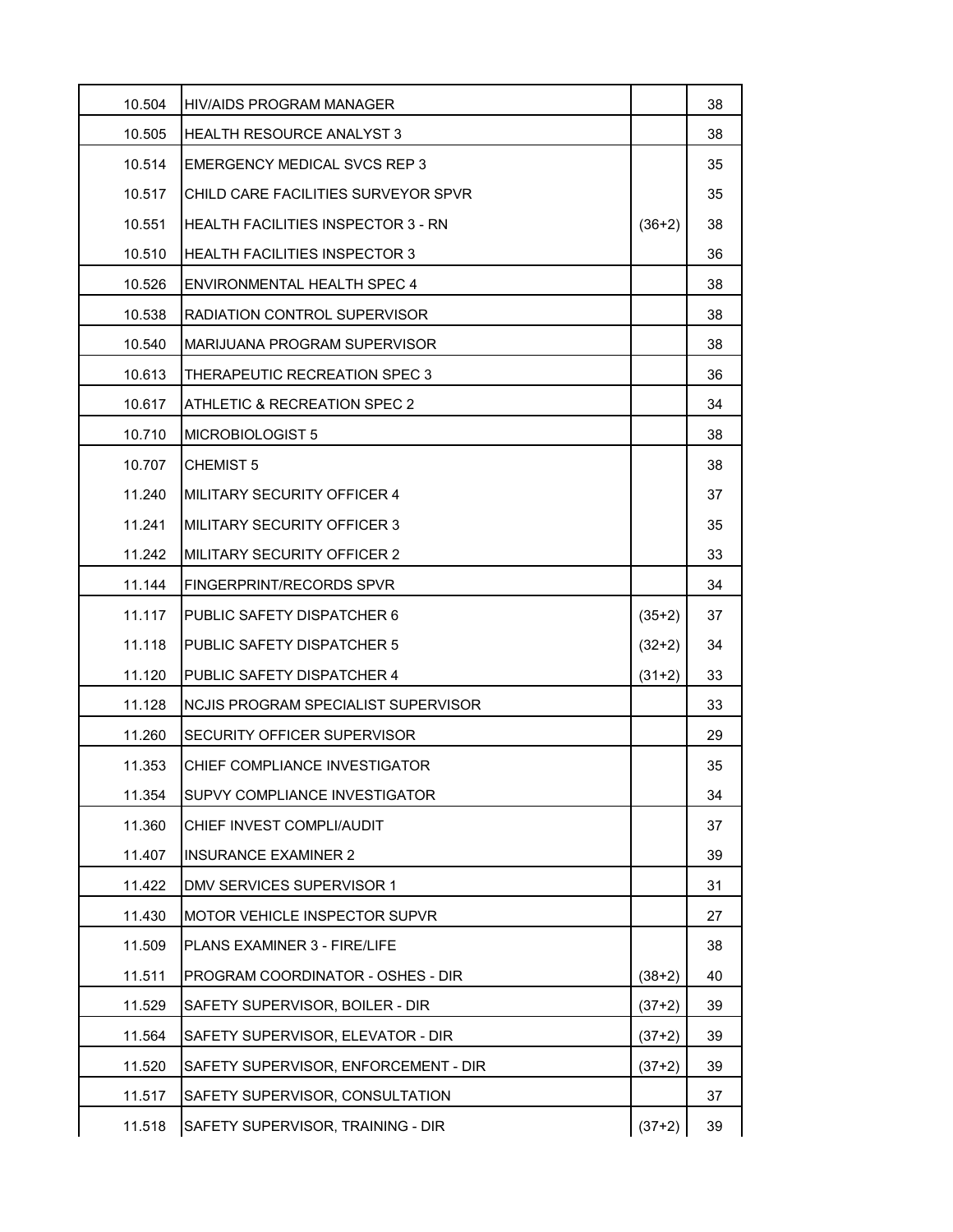| 11.519 | SAFETY SUPERVISOR, RAILWAY              |          | 37 |
|--------|-----------------------------------------|----------|----|
| 11.530 | INDUSTRIAL HYGIENIST 4 - DIR            | $(38+2)$ | 40 |
| 11.545 | SAFETY SUPERVISOR, CONSULTATION - DIR   | $(37+2)$ | 39 |
| 11.552 | <b>TAXICAB VEHICLE INSPECTOR 2</b>      |          | 32 |
| 11.551 | <b>COMMERCL VEHICLE SAFETY INSP 3</b>   |          | 35 |
| 11.556 | SUPVG EMISSION CONTROL OFFICER          |          | 33 |
| 11.559 | MFG HOUSING INSPECTOR 3                 |          | 34 |
| 12.121 | <b>ESD APPEALS REFEREE 2</b>            |          | 38 |
| 12.164 | UNEMPLOYMENT INSURANCE REP 5            |          | 34 |
| 12.345 | SOCIAL WORK SUPERVISOR 2                |          | 37 |
| 12.352 | SOCIAL WORK SUPERVISOR 1                |          | 36 |
| 12.332 | <b>HEALTH CARE COORD 4-NURSE</b>        | $(36+2)$ | 38 |
| 12.351 | <b>HEALTH CARE COORD 4</b>              |          | 36 |
| 12.327 | <b>FAMILY SERVICES SUPERVISOR 2</b>     |          | 35 |
| 12.328 | <b>FAMILY SERVICES SUPERVISOR 1</b>     |          | 34 |
| 12.370 | <b>QUALITY CONTROL SPECIALIST 2</b>     |          | 36 |
| 12.392 | CASEWORK MGMT SPECIALIST SUPERVISOR     |          | 37 |
| 12.346 | <b>ADULT RIGHTS SUPERVISOR</b>          |          | 35 |
| 12.416 | <b>REHABILITATION SUPERVISOR</b>        |          | 37 |
| 12.421 | REHABILITATION COUNSELOR 3              |          | 35 |
| 12.457 | DISABILITY ADJUDICATION SPVR            |          | 35 |
| 12.466 | SUBSTANCE ABUSE COUNSELOR 3             |          | 35 |
| 12.532 | <b>HEAD GROUP SUPERVISOR</b>            | $(37+2)$ | 39 |
| 12.534 | ASST HEAD GROUP SUPERVISOR              | $(34+2)$ | 36 |
| 12.535 | <b>GROUP SUPERVISOR 4</b>               | $(32+2)$ | 34 |
| 12.619 | PAROLE/PROBATION SPVR                   |          | 36 |
| 13.101 | AGRICULTURL ENFORCEMENT OFCR 3          | $(34+3)$ | 37 |
| 13.102 | <b>AGRICULTURL ENFORCEMENT OFCR 2</b>   | $(32+3)$ | 35 |
| 13.121 | <b>GAME WARDEN 4</b>                    | $(37+2)$ | 39 |
| 13.135 | PARK SUPERVISOR 3 - COMMISSIONED        | $(36+2)$ | 38 |
| 13.136 | <b>PARK SUPERVISOR 2 - COMMISSIONED</b> | $(35+2)$ | 37 |
| 13.137 | PARK SUPERVISOR 1 - COMMISSIONED        | $(34+2)$ | 36 |
| 13.205 | <b>DPS SERGEANT</b>                     | $(38+3)$ | 41 |
| 13.221 | UNIVERSITY POLICE SERGEANT              | $(37+3)$ | 40 |
| 13.241 | SUPVY CRIMINAL INVESTIGATOR 2           | $(41+2)$ | 43 |